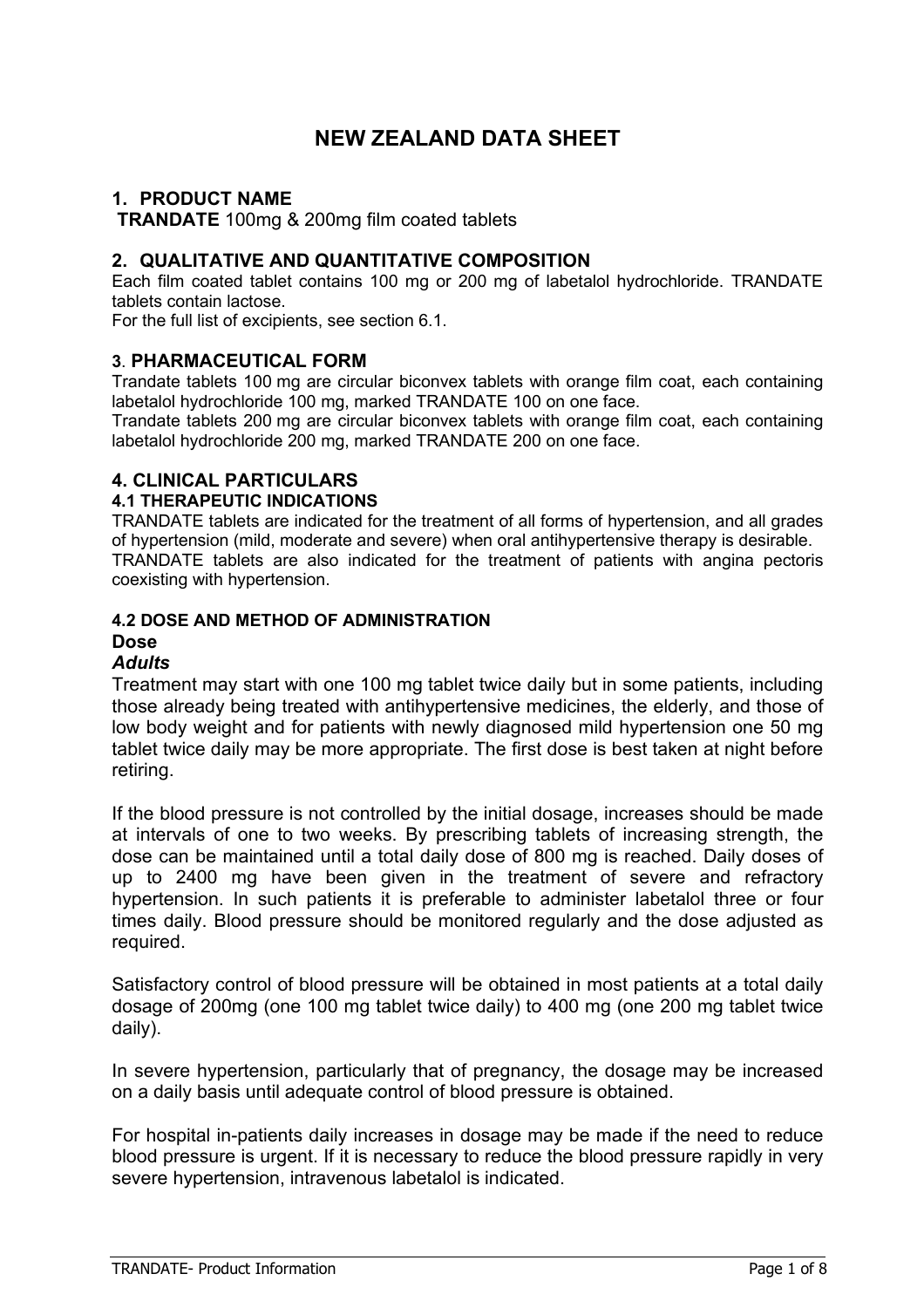In hypertensive patients with angina, the dose of labetalol will be that required to control the hypertension.

# *Children*

Not applicable.

# *Use with other agents*

Hypertension is usually controlled by labetalol alone. Diuretic therapy is not usually necessary in patients receiving labetalol tablets, but may be introduced or continued if required. Diuretics usually increase the antihypertensive action of labetalol.

If labetalol tablets are prescribed together with another antihypertensive medicine, such as methyldopa or clonidine, an additive effect may be expected in patients who are responsive to both medicines. When transferring patients from other medicines, labetalol tablets should be introduced as recommended above and the dosage of the existing therapy progressively decreased.

Abrupt withdrawal of clonidine or beta-adrenoceptor blockers is undesirable.

# **Method of administration**

Tablets should be taken with food.

- **4.3 CONTRAINDICATIONS**
- Cardiogenic shock.
- Uncontrolled, incipient or digitalis-refractory heart failure.
- Sick sinus syndrome (including sino-atrial block).
- Second or third degree heart block.
- Prinzmetal's angina.
- History of wheezing or asthma.
- Untreated phaeochromocytoma.
- Metabolic acidosis.
- Bradycardia (<45-50 bpm).
- Hypotension.
- Hypersensitivity to labetalol or to any of the excipients listed in 6.1.
- Severe peripheral circulatory disturbances.

# **4.4 SPECIAL WARNINGS AND PRECAUTIONS FOR USE**

There have been reports of skin rashes and/or dry eyes associated with the use of betaadrenoceptor blocking medicines. The reported incidence is small and in most cases the symptoms have cleared when the treatment was withdrawn. Gradual discontinuance of the medicine should be considered if any such reaction is not otherwise explicable.

The occurrence of intraoperative floppy iris syndrome (IFIS, a variation of Horner's syndrome) has been observed during cataract surgeries in some patients who were being treated with tamsulosine, or have been treated with tamsulosine in the past. IFIS has also been reported when other alpha-1- blockers were being used, and the possibility of a class effect cannot be excluded. Since IFIS can lead to a higher chance of complications during cataract surgeries, the ophthalmologist needs to be informed if alpha-1-blockers are currently being used, or have been used in the past.

There have been rare reports of severe hepatocellular injury with labetalol therapy. The hepatic injury is usually reversible and has occurred after both short term and long term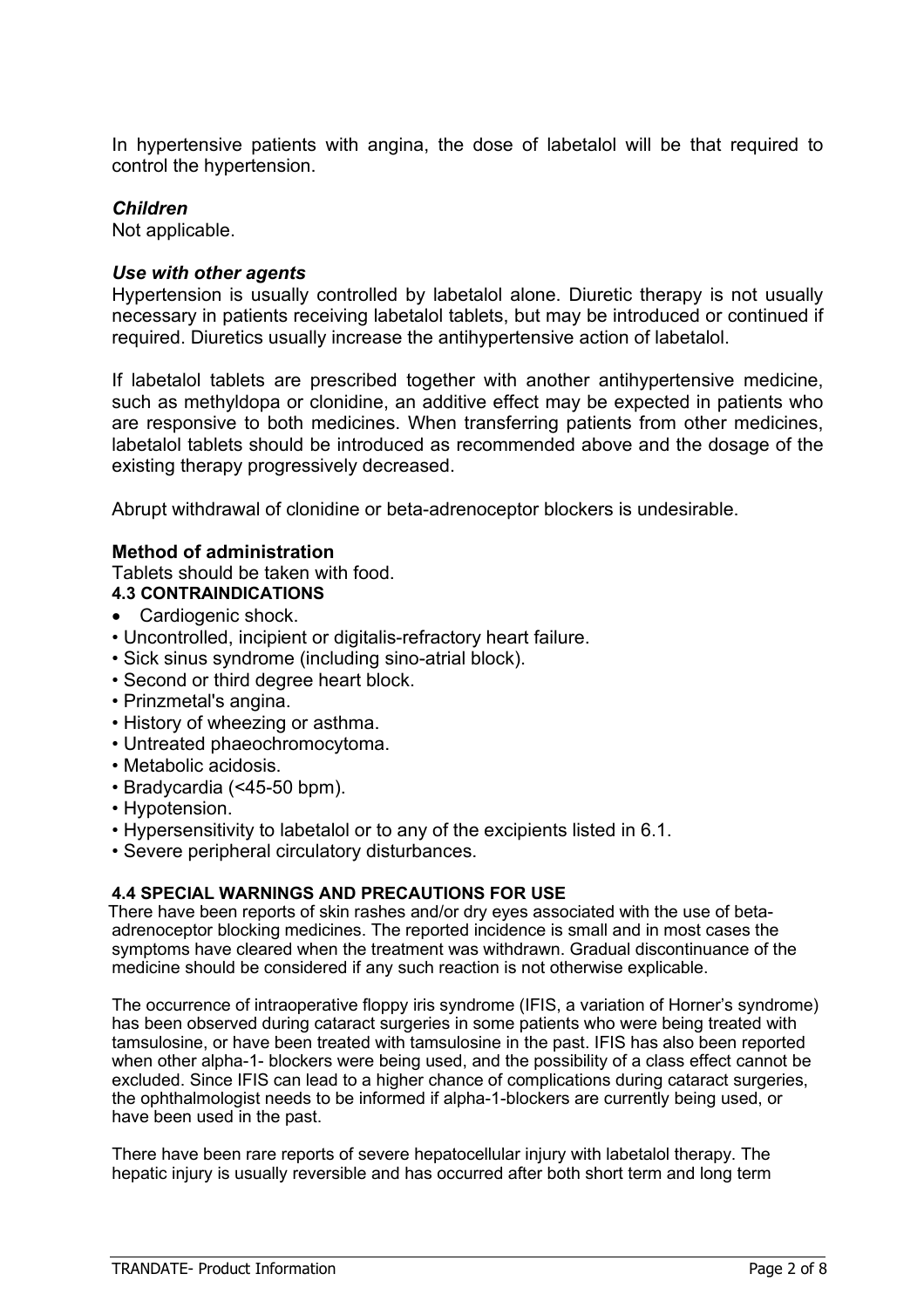treatment. Appropriate laboratory testing should be done at the first sign or symptom of liver dysfunction. If there is laboratory evidence of liver injury or the patient is jaundiced, labetalol should be stopped and not restarted.

Due to negative inotropic effects, special care should be taken with patients whose cardiac reserve is poor and heart failure should be controlled before starting labetalol therapy.

Patients, particularly those with ischaemic heart disease, should not interrupt/discontinue abruptly labetalol therapy. The dosage should be gradually reduced, i.e. over 1-2 weeks, if necessary at the same time initiating replacement therapy, to prevent exacerbation of angina pectoris. In addition, hypertension and arrhythmias may develop.

It is not necessary to discontinue labetalol therapy in patients requiring anaesthesia but the anaesthetist must be informed and the patient should be given intravenous atropine prior to induction. During anaesthesia labetalol may mask the compensatory physiological responses to sudden haemorrhage (tachycardia and vasoconstriction). Close attention must therefore be paid to blood loss and the blood volume maintained. If beta-blockade is interrupted in preparation for surgery, therapy should be discontinued for at least 24 hours. Anaesthetic agents causing myocardial depression (e.g. cyclopropane, trichloroethylene) should be avoided. Labetalol may enhance the hypotensive effects of halothane.

In patients with peripheral circulatory disorders (Raynaud's disease or syndrome, intermittent claudication), beta-blockers should be used with great caution as aggravation of these disorders may occur.

Beta-blockers may induce bradycardia. If the pulse rate decreases to less than 50-55 beats per minute at rest and the patient experiences symptoms related to bradycardia, the dosage should be reduced.

Beta-blockers, even those with apparent cardioselectivity, should not be used in patients with asthma or a history of obstructive airways disease unless no alternative treatment is available. In such cases the risk of inducing bronchospasm should be appreciated and appropriate precautions taken. If bronchospasm should occur after the use of labetalol it can be treated with a beta2-agonist by inhalation, e.g. salbutamol (the dose of which may need to be greater than the usual dose in asthma), and, if necessary, intravenous atropine 1 mg.

Due to a negative effect on conduction time, beta-blockers should only be given with caution to patients with first degree heart block. Patients with liver or kidney insufficiency may need a lower dosage, depending on the pharmacokinetic profile of the compound. The elderly should be treated with caution, starting with a lower dosage but tolerance is usually good in the elderly.

Patients with a history of psoriasis should take beta-blockers only after careful consideration.

Risk of anaphylactic reaction: While taking beta-blockers, patients with a history of severe anaphylactic reaction to a variety of allergens may be more reactive to repeated challenge, either accidental, diagnostic or therapeutic. Such patients may be unresponsive to the usual doses of epinephrine used to treat allergic reaction.

Patients with rare hereditary problems of galactose intolerance, the Lapp lactase deficiency or glucose-galactose malabsorption should not take this medicine.

Labetalol interferes with laboratory tests for catecholamines.

### **4.5 INTERACTIONS WITH OTHER MEDICINES AND OTHER FORMS OF INTERACTIONS**

### **Concomitant use not recommended**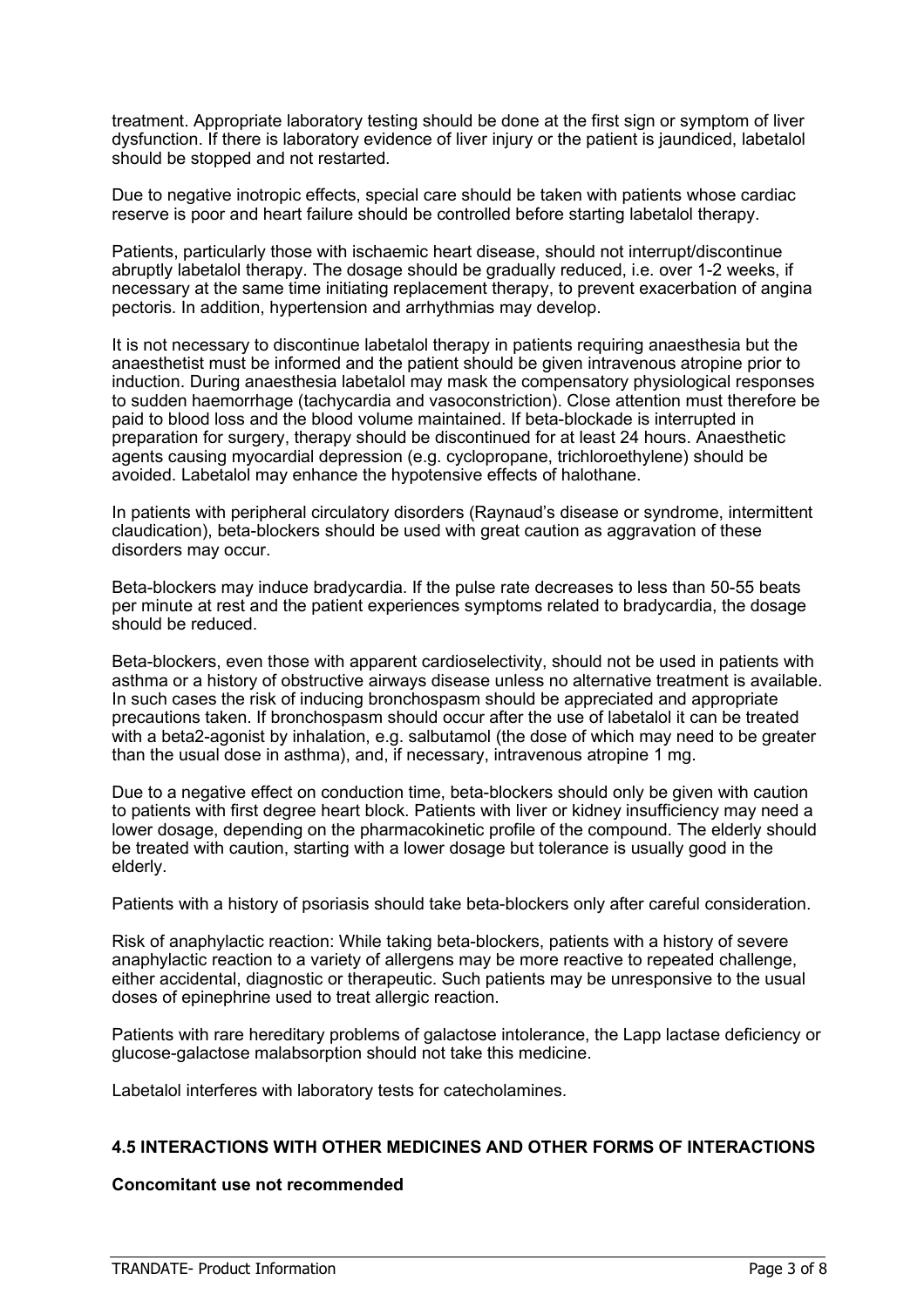• Calcium antagonists such as verapamil and to a lesser extent diltiazem have a negative influence on contractility and atrio-ventricular conduction.

• Digitalis glycosides used in association with beta-blockers may increase atrio-ventricular conduction time.

• Clonidine: Beta-blockers increase the risk of rebound hypertension. When clonidine is used in conjunction with non-selective beta-blockers, such as propranolol, treatment with clonidine should be continued for some time after treatment with the beta-blocker has been discontinued.

• Monoamine oxidase inhibitors (except MOA-B inhibitors).

### **Use with caution**

• Class I antiarrhythmic agents (e.g. disopyramide, quinidine) and amiodarone may have potentiating effects on atrial conduction time and induce negative inotropic effect.

• Insulin and oral antidiabetic drugs may intensify the blood sugar lowering effect, especially of nonselective beta-blockers. Beta-blockade may prevent the appearance of signs of hypoglycaemia (tachycardia).

• Anaesthetic drugs may cause attenuation of reflex tachycardia and increase the risk of hypotension.

• Continuation of beta-blockade reduces the risk of arrhythmia during induction and intubation. The anaesthesiologist should be informed when the patient is receiving a beta-blocking agent. Anaesthetic agents causing myocardial depression, such as cyclopropane and trichlorethylene, are best avoided.

• Cimetidine, hydralazine and alcohol may increase the bioavailability of labetalol.

• Several different drugs or drug classes may enhance the hypotensive effects of labetalol: ACE inhibitors; angiotensin-II antagonists; aldesleukin, alprostadil; anxiolytics; hypnotics; moxisylyte; diuretics; alpha-blockers.

• Several different drugs or drug classes may antagonise the hypotensive effects of labetalol: NSAIDs, corticosteroids; oestrogens; progesterones.

### **Take into account**

• Calcium antagonists: dihydropyridine derivates such as nifedipine. The risk of hypotension may be increased. In patients with latent cardiac insufficiency, treatment with beta-blockers may lead to cardiac failure.

• Prostaglandin synthetase inhibiting drugs may decrease the hypotensive effect of betablockers.

• Sympathomimetic agents may counteract the effect of beta-adrenergic blocking agents. • Concomitant use of tricyclic antidepressants, barbiturates, phenothiazines or other

antihypertensive agents may increase the blood pressure lowering effect of labetalol. Concomitant use of tricyclic antidepressants may increase the incidence of tremor.

• Labetalol has been shown to reduce the uptake of radioisotopes of metaiodobenzylguanidine

(MIBG), and may increase the likelihood of a false negative study. Care should therefore be taken in interpreting results from MIBG scintigraphy. Consideration should be given to withdrawing labetalol for several days at least before MIBG scintigraphy, and substituting other beta or alpha-blocking drugs.

• Antimalarials such as mefloquine or quinine may increase the risk of bradycardia.

• Ergot derivatives may increase the risk of peripheral vasoconstriction.

# **4.6 FERTILITY, PREGNANCY AND LACTATION**

#### **Pregnancy**

Although no teratogenic effects have been demonstrated in animals, labetalol should only be used during the first trimester if the potential benefit outweighs the potential risk.

Labetalol crosses the placental barrier and the possibility of the consequences of alpha- and beta-adrenoceptor blockade in the foetus and neonate should be borne in mind. Perinatal and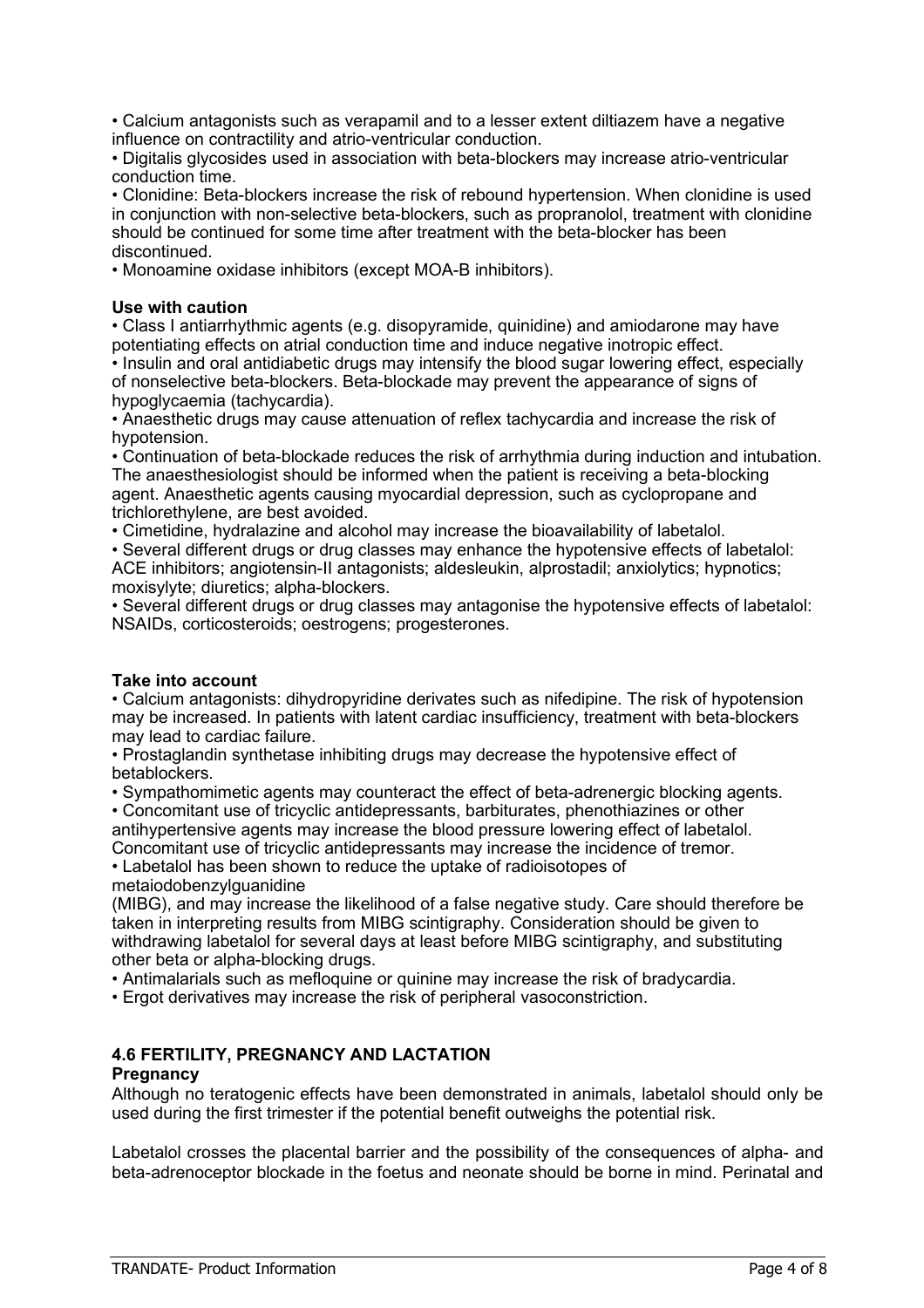neonatal distress (bradycardia, hypotension, respiratory depression, hypoglycaemia, hypothermia) has been rarely reported. Sometimes these symptoms developed a day or two after birth. Response to supportive measures (e.g. intravenous fluids and glucose) is usually prompt but with severe preeclampsia,recovery may be slower. This may be related to diminished liver metabolism in premature babies.

Beta-blockers reduce placental perfusion, which may result in intrauterine foetal death, immature and premature deliveries. There is an increased risk of cardiac and pulmonary complications in the neonate in the post-natal period. Intra-uterine and neonatal deaths have been reported with labetalol but other medicines (e.g. vasodilators, respiratory depressants) and the effects of pre-eclampsia, intra-uterine growth retardation and prematurity were implicated. Such clinical experience warns against unduly prolonging high dose labetalol and delaying delivery and against co-administration of hydralazine.

#### Breast-feeding

Labetalol is excreted in breast milk. Breastfeeding is therefore not recommended**.** Nipple pain and Raynaud's phenomenon of the nipple have been reported (see section 4.8).

### **4.7 EFFECTS ON ABILITY TO DRIVE AND USE MACHINES**

**There are no studies on the effect of this medicine on the ability to drive. When driving vehicles or** operating machines it should be taken into account that occasionally dizziness or fatigue may occur**.**

#### **4.8 UNDERSIRABLE EFFECTS**

Most side-effects are transient and occur during the first few weeks of treatment with labetalol. They include:

#### **Blood and lymphatic system disorders**

Rare reports of positive anti-nuclear antibodies unassociated with disease, hyperkalaemia, particularly in patients who may have impaired renal excretion of potassium, thrombocytopenia.

#### **Psychiatric disorders**

Depressed mood and lethargy, hallucinations, psychoses, confusion, sleep disturbances, nightmares.

#### **Nervous system disorders**

Headache, tiredness, dizziness, tremor has been reported in the treatment of hypertension of pregnancy.

#### **Eye disorders**

Impaired vision, dry eyes.

#### **Cardiac disorders**

Bradycardia, heart block, heart failure, hypotension.

#### **Vascular disorders**

Ankle oedema increase of an existing intermittent claudication, postural hypotension, cold or cyanotic extremities, Raynaud's phenomenon, paraesthesia of the extremities.

#### **Respiratory, thoracic and mediastinal disorders**

Bronchospasm (in patients with asthma or a history of asthma), nasal congestion, interstitial lung disease.

#### **Gastrointestinal disorders**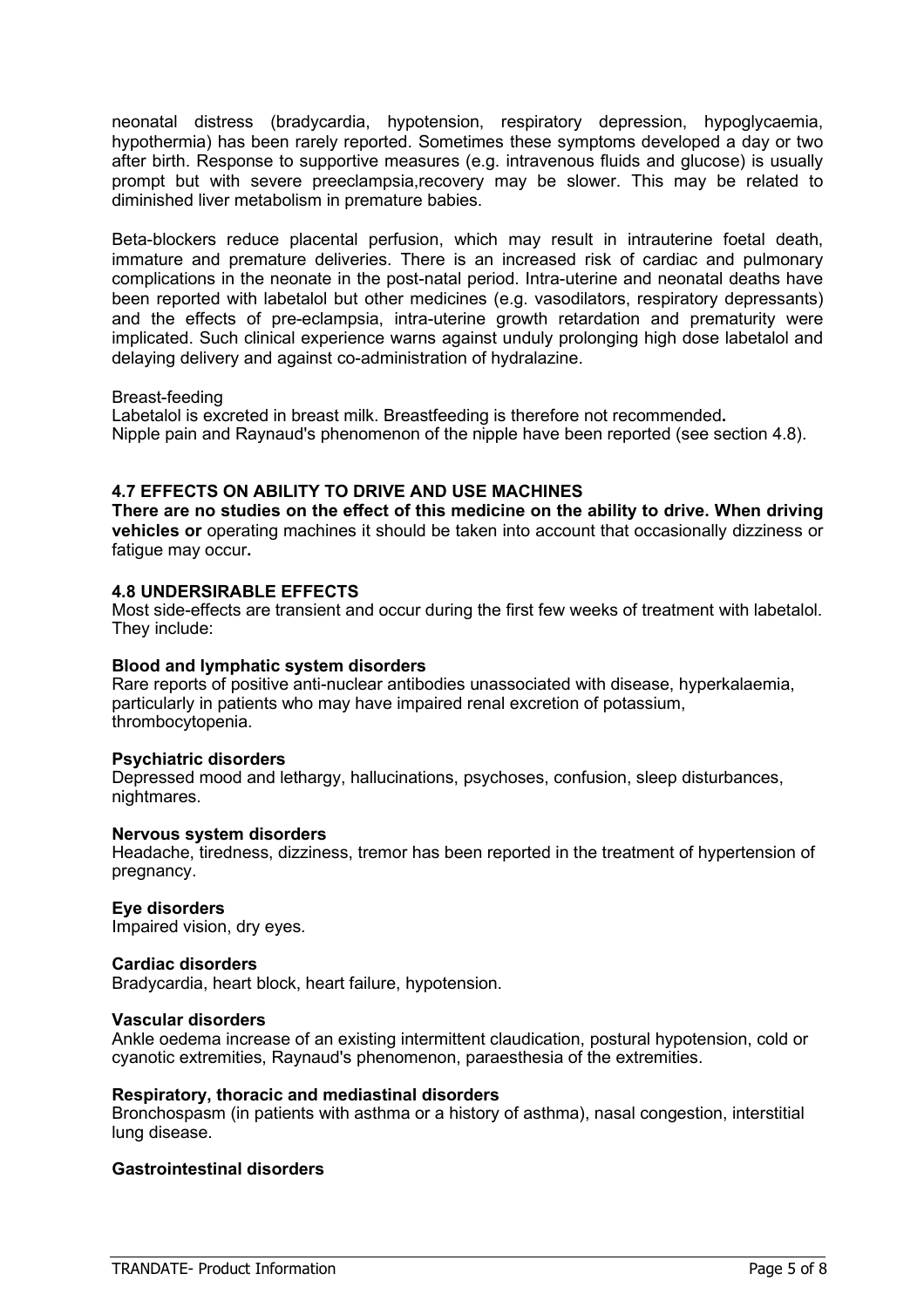Epigastric pain, nausea, vomiting, diarrhoea.

#### **Hepato-biliary disorders**

Raised liver function tests, jaundice (both hepatocellular and cholestatic), hepatitis and hepatic necrosis.

#### **Skin and subcutaneous tissue disorders**

Sweating, tingling sensation in the scalp, usually transient, also may occur in a few patients early in treatment, reversible lichenoid rash systemic lupus erythematosus, exacerbation of psoriasis.

#### **Musculoskeletal, connective tissue and bone disorders**

Cramps, toxic myopathy.

#### **Renal and urinary disorders**

Acute retention of urine, difficulty in micturition.

### **Reproductive system and breast disorders**

Ejaculatory failure. Frequency 'not known': Nipple pain, Raynaud's phenomenon of the nipple (see section 4.6).

#### **General disorders and administration site conditions**

Hypersensitivity (rash, pruritus, angioedema and dyspnoea), drug fever, masking of the symptoms of thyrotoxicosis or hypoglycaemia, reversible alopecia.

#### **Reporting of suspected adverse reactions**

Reporting suspected adverse reactions after authorisation of the medicine is important. It allows continued monitoring of the benefit/risk balance of the medicine. Healthcare professionals are asked to report any suspected adverse reactions [https://nzphvc.otago.ac.nz/reporting/.](https://nzphvc.otago.ac.nz/reporting/)

#### **4.9 OVERDOSE**

Symptoms of overdosage are bradycardia, hypotension, bronchopasm and acute cardiac insufficiency.

After ingestion of an overdose or in case of hypersensitivity, the patient should be kept under close supervision and be treated in an intensive-care ward. Absorption of any drug material still present in the gastro-intestinal tract can be prevented by gastric lavage, administration of activated charcoal and a laxative.

Artificial respiration may be required. Bradycardia or extensive vagal reactions should be treated by administering atropine or methylatropine. Hypotension and shock should be treated with plasma/plasma substitutes and, if necessary, catecholamines. The beta-blocking effect can be counteracted by slow intravenous administration of isoprenaline hydrochloride, starting with a dose of approximately 5 mcg/min, or dobutamine, starting with a dose of approximately 2.5 mcg/min, until the required effect has been obtained. If this does not produce the desired effect, intravenous administration of 8-10 mg glucagon may be considered. If required the injection should be repeated within one hour, to be followed, if necessary, by an IV infusion of glucagon at 1-3 mg/hour.

Administration of calcium ions, or the use of a cardiac pacemaker, may also be considered.

Oliguric renal failure has been reported after massive overdosage of labetalol orally. In one case, the use of dopamine to increase the blood pressure may have aggravated the renal failure.

Labetalol does have membrane stabilising activity which may have clinical significance in overdosage.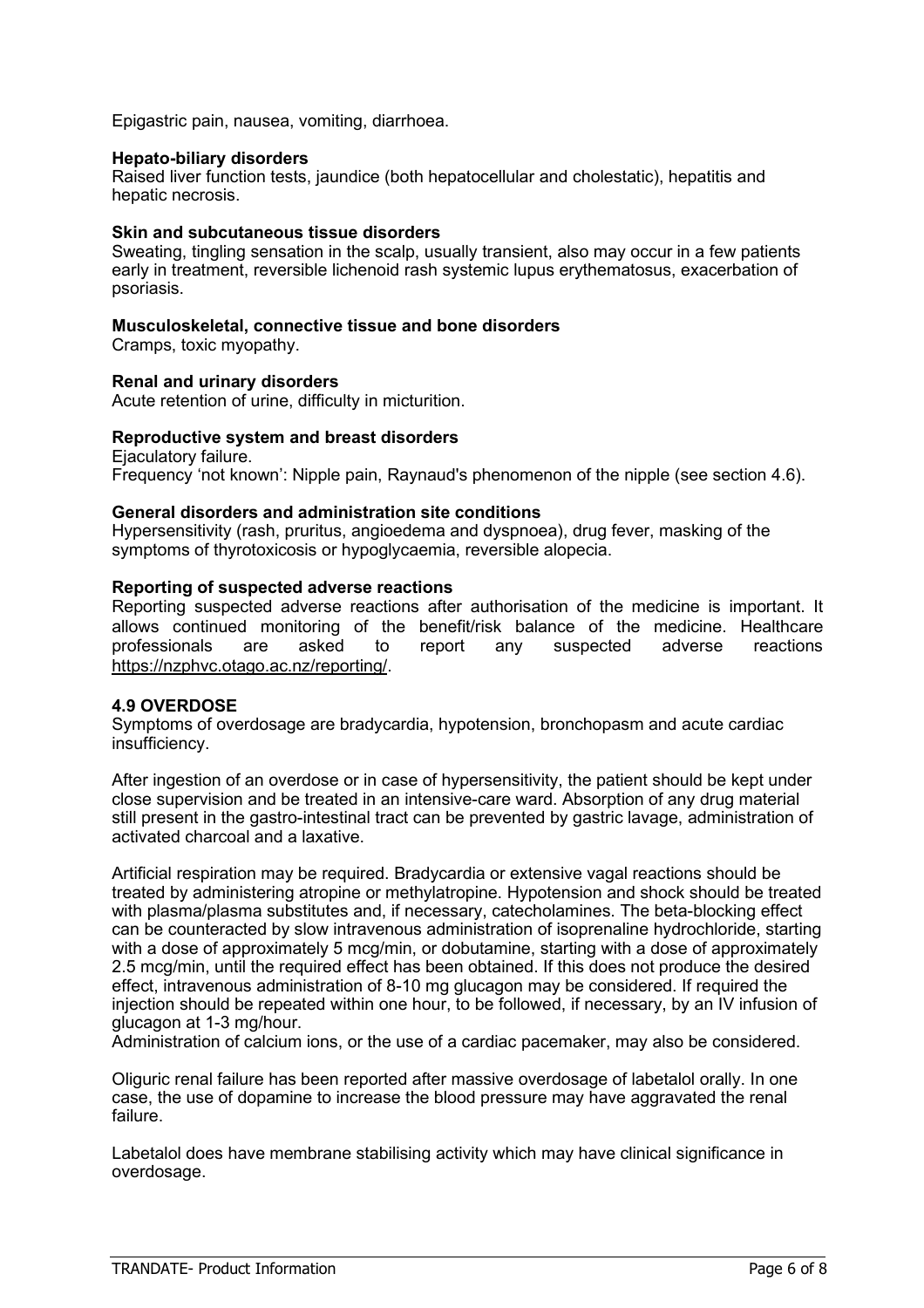Haemodialysis removes less than 1% labetalol from the circulation.

For further advice on management of overdose please contact the National Poisons Information

Centre (0800 POISON or 0800 764 766).

#### **5.PHARMACOLOGICAL PROPERTIES 5.1 PHARMACODYNAMIC PROPERTIES**

Pharmacotherapeutic group: Alpha and beta blocking agents, ATC code: C07AG01

### **Mechanism of action**

Labetalol lowers blood pressure by blocking peripheral arteriolar alpha-adrenoceptors thus reducing peripheral resistance, and by concurrent beta-blockade, protects the heart from the reflex sympathetic drive that would otherwise occur. Cardiac output is not significantly reduced at rest or after moderate exercise. Increases in systolic pressure during exercise are reduced but corresponding changes in the diastolic pressure are essentially normal.

In patients with angina pectoris coexisting with hypertension, the reduced peripheral resistance decreases myocardial afterload and oxygen demand. All these effects would be expected to benefit hypertensive patients and those with coexisting angina.

### **5.2 PHARMACOKINETIC PROPERTIES**

The plasma half-life of labetalol is about four hours. About 50% of labetalol in the blood is protein bound. Labetalol is metabolised mainly through conjugation to inactive glucuronide metabolites. These are excreted both in urine and via the bile into the faeces.

Only negligible amounts of the drug cross the blood brain barrier in animal studies.

# **6. PHARMACEUTICAL PARTICULARS**

#### **6.1 LIST OF EXCIPIENTS**

lactose, maize starch, pregelatinized maize starch, magnesium stearate, Pharmacoat 606, Opaspray M-1-3499D, methyl hydroxybenzoate and propyl hydroxybenzoate.

#### **6.2 INCOMPATIBILITIES**

Incompatibilities were either not assessed or identified as part of the registration of this medicine.

### **6.3 SHELF LIFE**

3 years

### **6.4 SPECIAL PRECAUTIONS FOR STORAGE**

Store below 30ºC**.**

### **6.5 NATURE AND CONTENTS OF CONTAINER**

HDPE bottle containing 100 tablets.

# **6.6 SPECIAL PRECAUTIONS FOR DISPOSAL AND OTHER HANDLING**

Not applicable.

### **6.7 PHYSICOCHEMICAL PROPERTIES**

Chemical formula

Labetalol hydrochloride is a dry powder. The chemical name is: 2-hydroxy-5[1-hydroxy-2(1 methyl-3-phenylpropyl amino) ethyl] benzamide hydrochloride.

*(Ph. Eur. monograph 0923)*